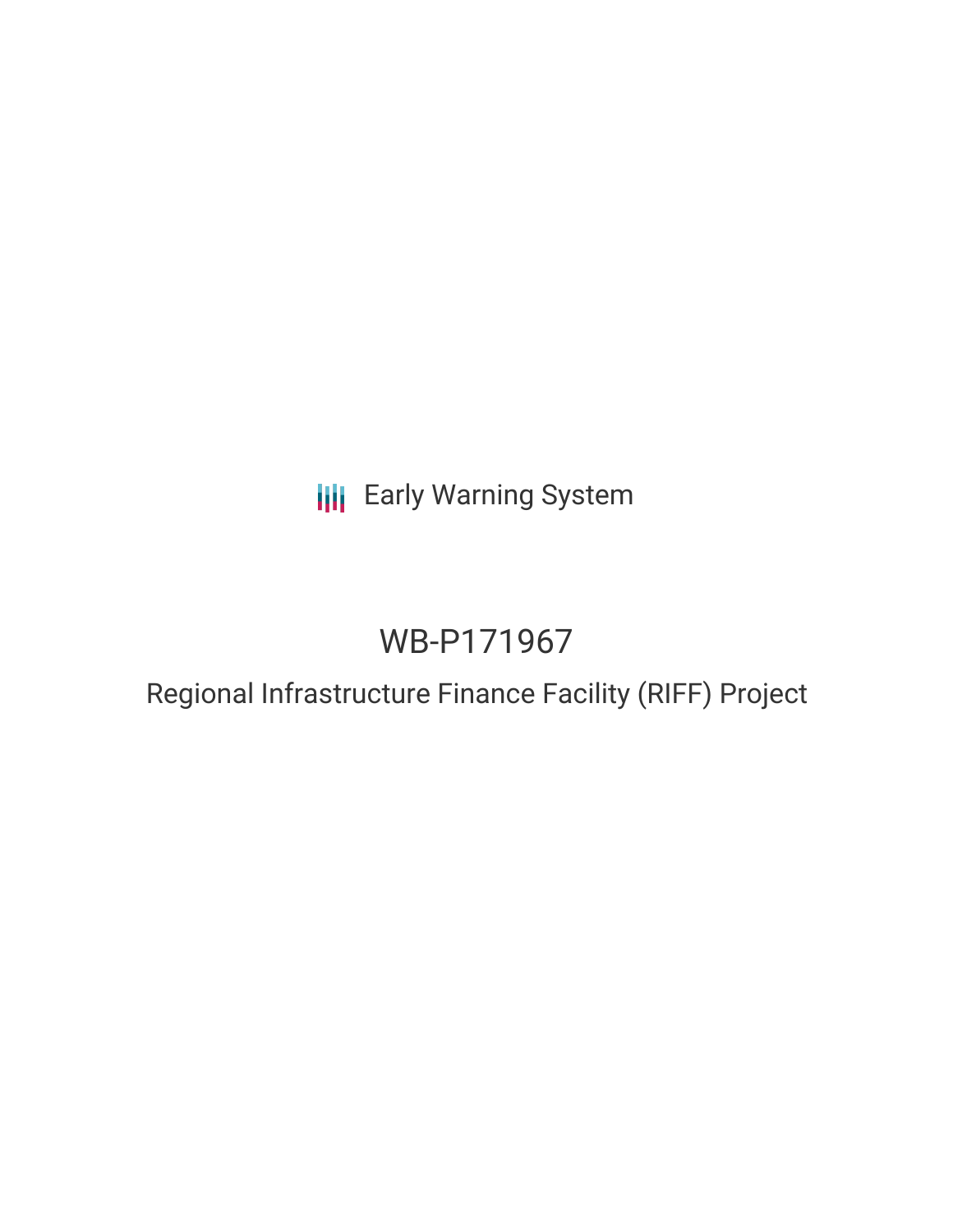#### **Quick Facts**

| <b>Financial Institutions</b>  | World Bank (WB)                                |
|--------------------------------|------------------------------------------------|
| <b>Status</b>                  | Proposed                                       |
| <b>Bank Risk Rating</b>        | A                                              |
| <b>Voting Date</b>             | 2020-06-18                                     |
| <b>Borrower</b>                | Trade and Development Bank                     |
| <b>Sectors</b>                 | Finance, Infrastructure, Technical Cooperation |
| <b>Investment Type(s)</b>      | Grant, Loan                                    |
| <b>Investment Amount (USD)</b> | \$425.00 million                               |
| <b>Loan Amount (USD)</b>       | \$400.00 million                               |
| <b>Grant Amount (USD)</b>      | $$25.00$ million                               |
| <b>Project Cost (USD)</b>      | \$425.00 million                               |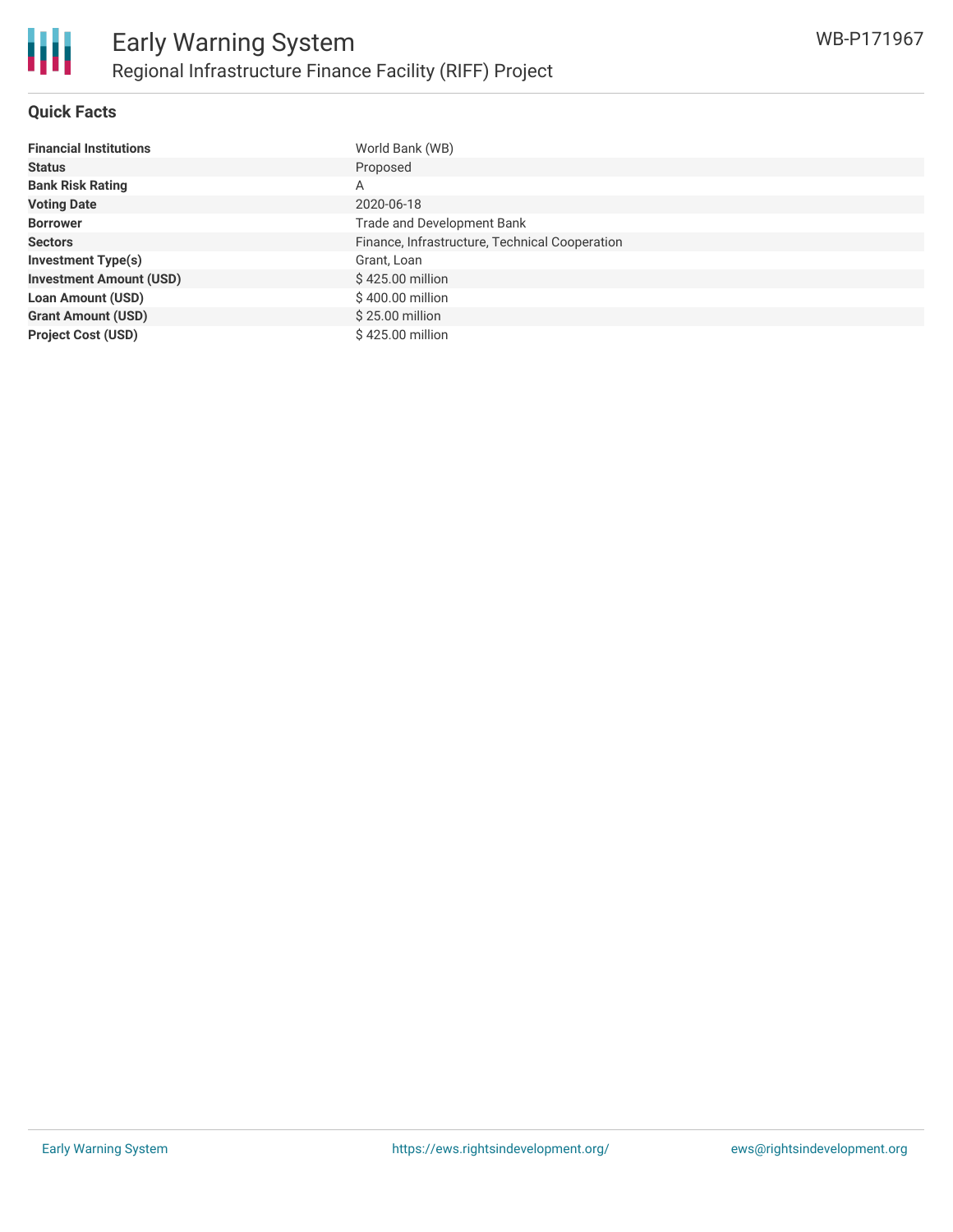

#### **Project Description**

According to bank documents, the Project Development Objective is to support the expansion of long-term finance to infrastructure and social sectors in Eastern and Southern Africa. The project has three components:

- 1. Component 1 will seek to mobilize private investment by making available long-term infrastructure finance to firms. Infrastructure sectors here include: Energy, Logistics, Water and Sanitation, ICT/digital, and social infrastructure such as health, education and housing.
- 2. Component 2 will provide financing for TDB to set up credit enhancement instruments to de-risk the sub-projects themselves, or to credit enhance TDB to mobilize greater amounts of private capital. Three different mechanisms are being explored to provide credit enhancement, i.e.: Partial credit guarantee fund set up by TDB; Tier 2 capital equivalent.
- 3. Component 3, a US\$25 million regional IDA grant, will be managed by the COMESA Secretariat to support the technical assistance and capacity building needs of the Project.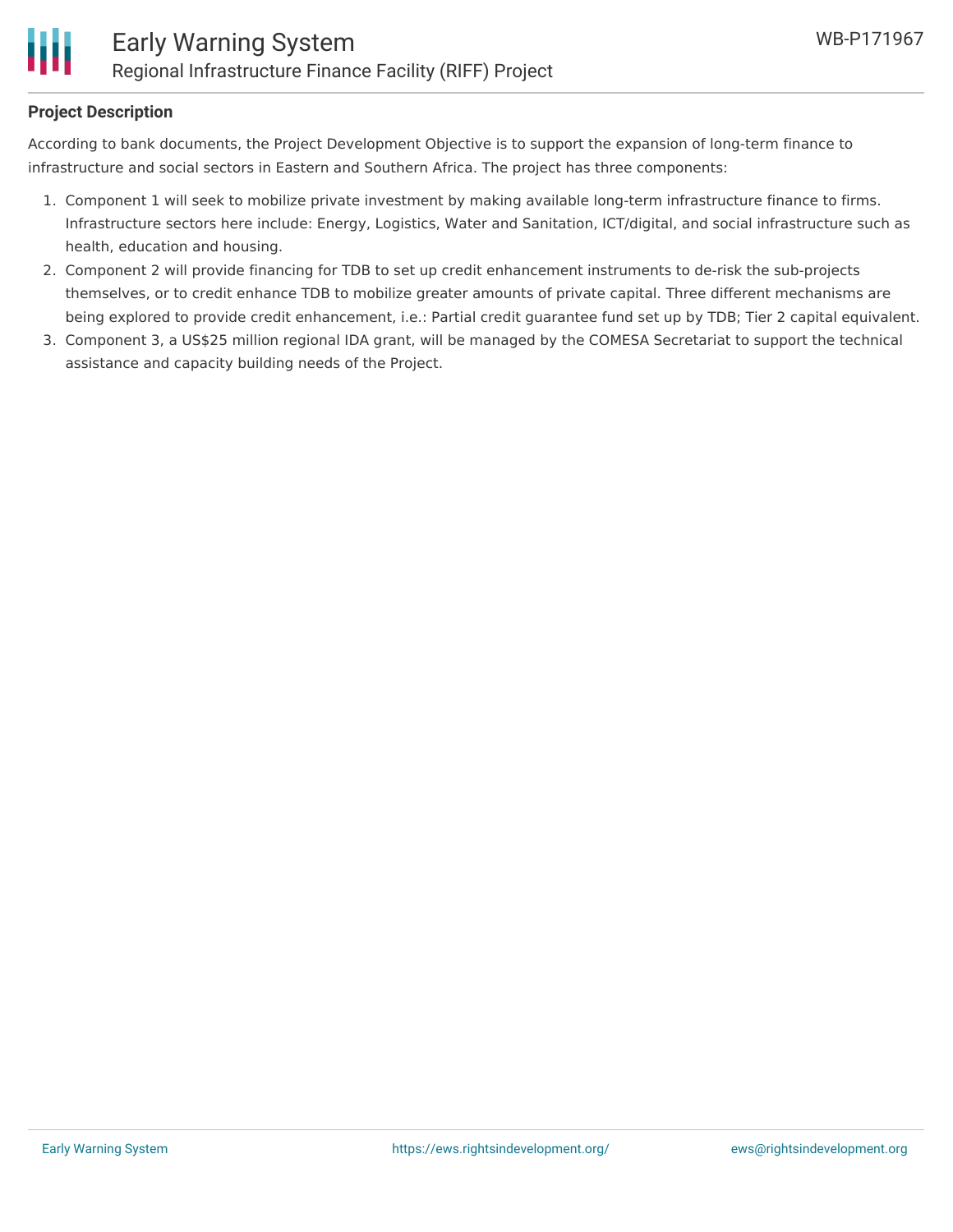## **Investment Description**

World Bank (WB)

#### **Financial Intermediary**

Financial Intermediary: A commercial bank or financial institution that receives funds from a development bank. A financial intermediary then lends these funds to their clients (private actors) in the form of loans, bonds, guarantees and equity shares. Financial intermediaries include insurance, pension and equity funds. The direct financial relationship is between the development bank and the financial intermediary.

Eastern and Southern African Trade and [Development](file:///actor/1541/) Bank (Financial Intermediary)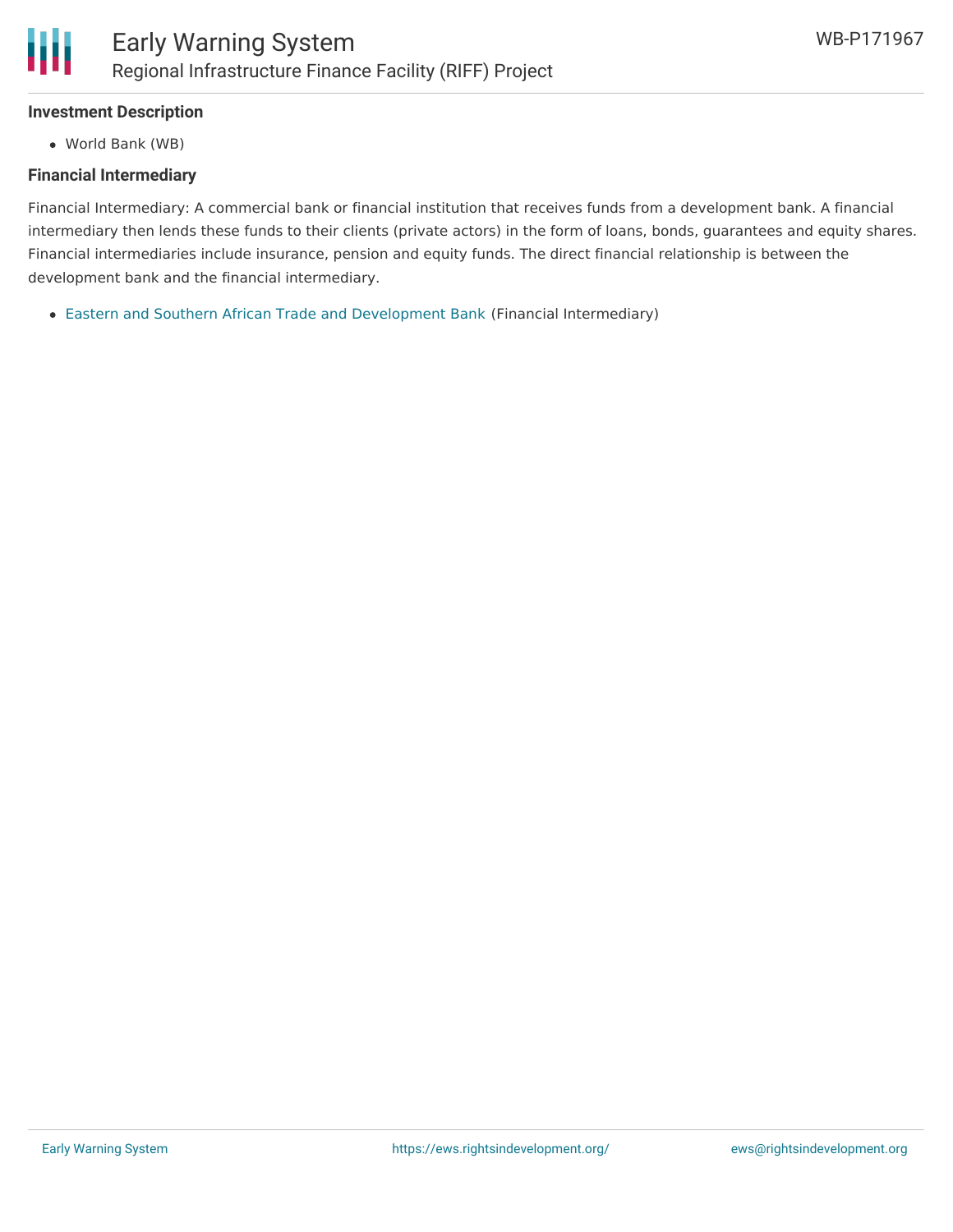

### **Contact Information**

#### **World Bank:**

Gabi George Afram, Caroline Marie Cecile Cerruti Hailey, Patrick Thaddayos Balla Lead Financial Sector Economist

#### **Borrower:**

Trade and Development Bank (TDB) Mr. Admassu Tadesse President and Chief Executive Officer (CEO) [info@tdbgroup.org](mailto:info@tdbgroup.org)

Common Market for Eastern and Southern Africa (COMESA) Secretariat Ms. Chileshe Mpundu Kapwepwe Secretary General [info@comesa.int](mailto:info@comesa.int)

Implementing Agencies Trade and Development Bank (TDB) Dr. Frannie Leautier Chief Operating Officer (COO) /Executive Director, Asset Man [Frannie.Leautier@tdbgroup.org](mailto:Frannie.Leautier@tdbgroup.org)

Common Market for Eastern and Southern Africa (COMESA) Secretariat Mr. Jean-Baptiste Mutabazi Director of Infrastructure and Logistics [BMutabazi@comesa.int](mailto:BMutabazi@comesa.int)

#### **ACCOUNTABILITY MECHANISM OF WORLD BANK**

The World Bank Inspection Panel is the independent complaint mechanism and fact-finding body for people who believe they are likely to be, or have been, adversely affected by a World Bank-financed project. If you submit a complaint to the Inspection Panel, they may investigate to assess whether the World Bank is following its own policies and procedures for preventing harm to people or the environment. You can contact the Inspection Panel or submit a complaint by emailing ipanel@worldbank.org. You can learn more about the Inspection Panel and how to file a complaint at: http://ewebapps.worldbank.org/apps/ip/Pages/Home.aspx.